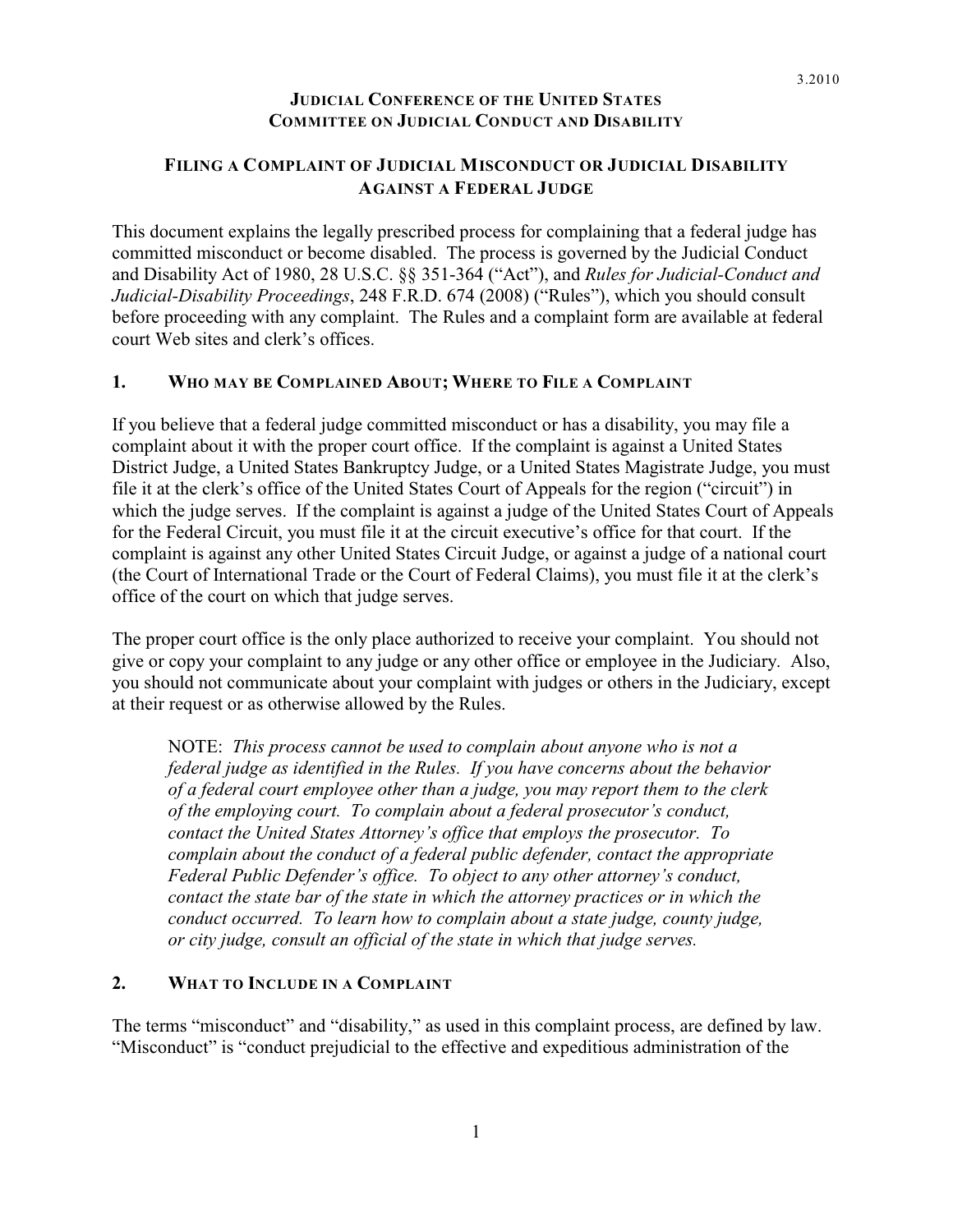business of the courts." A "disability" is a "temporary or permanent condition" that renders the judge "unable to discharge the duties" of the judicial office. If neither term, so defined, describes the facts you allege, your complaint will be dismissed.

You may complain about actions taken by a judge outside of his or her official role, but only if they qualify as misconduct under the above definition. They may so qualify if they would cause, among reasonable members of the public, a substantial and widespread lowering of confidence in the courts.

Examples of judicial misconduct include

- using the judge's office to obtain special treatment for friends or relatives;
- accepting bribes, gifts, or other personal favors related to the judicial office;
- having improper discussions with parties or counsel for one side in a case;
- treating litigants or attorneys in a demonstrably egregious and hostile manner;
- discriminating against litigants or attorneys on account of race, ethnicity, sex, or other legally protected attribute;
- engaging in partisan political activity or making inappropriately partisan statements;
- soliciting funds for organizations; or
- violating other specific, mandatory standards of judicial conduct, such as those pertaining to restrictions on outside income and requirements for financial disclosure.

NOTE: *Many complaints claim only that a judicial decision was wrong. Under the law, such complaints must be dismissed. A judicial decision that is unfavorable to you — or even wrong — does not in itself establish misconduct or disability. If you wish to challenge the correctness of a judge's decision, you must do so in court under the proper procedural rules.*

Your complaint must be legible and should be typewritten. It must include a contact address, a description of the relevant events, a description of when and where they took place, and any other information that would help an investigator check the facts. The complaint should contain as much pertinent detail as possible, including information that identifies transcripts and witnesses supporting your account of what happened. You must sign the complaint under penalty of perjury. To find out whether you must also file copies of the complaint, check with the court office to which you are submitting it.

When your complaint is ready to be filed, place the original and any required copies in an envelope marked "Complaint of Misconduct" or "Complaint of Disability." Do not write the name of the judge you are complaining about ("the subject judge") on the envelope. Submit the envelope, in person or by mail, to the court clerk's office.

Court staff will ensure that your complaint is conveyed to the judge who must consider it, and to the subject judge.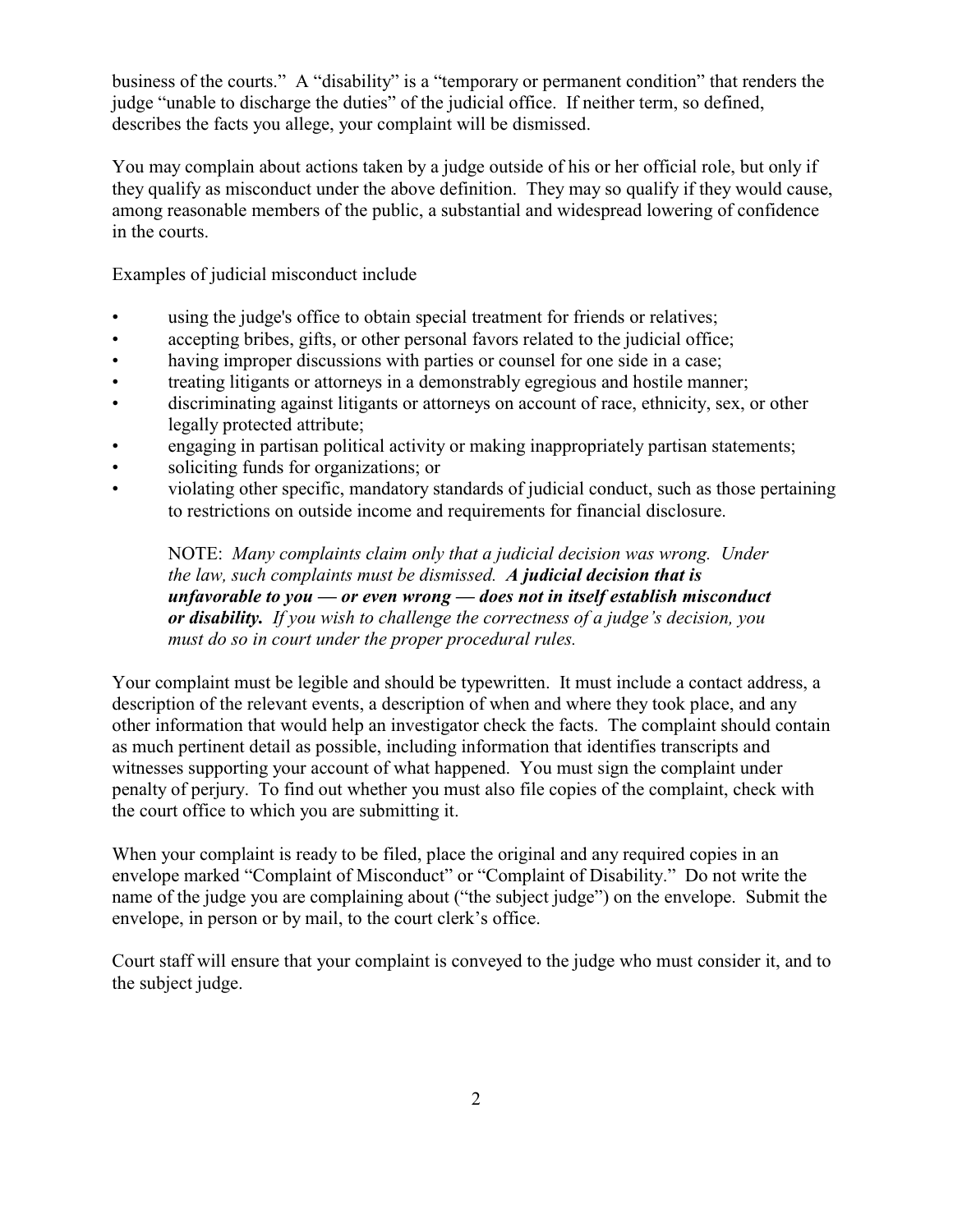### **3. HOW A CHIEF JUDGE CONSIDERS A COMPLAINT**

In most instances, the judge who considers your complaint will be the chief judge of the court in which it is pending. That judge may conduct a limited inquiry, interviewing witnesses and examining other available information. You may or may not be contacted as part of this process.

The consideration of a complaint is confidential, although, in extraordinary circumstances, the chief judge may publicly disclose the complaint's existence. Orders regarding a complaint will become public, but only after the complaint has received final action with no further right of review.

NOTE: *Although the chief judge is required to review your complaint expeditiously, you should not expect an immediate decision. If you must inquire about a complaint's status, you should do so only by contacting the office where the complaint was filed. Repeated inquiries will not speed the process.* 

### **4. WHAT HAPPENS AFTER A COMPLAINT IS CONSIDERED**

After considering your complaint, the chief judge may, by order, terminate it (by "dismissing" or "concluding" it) if there is reason to do so. Otherwise, the chief judge must appoint a special committee of judges to investigate the complaint, as explained in ¶ 6, below. If such an appointment is made, you will receive a copy of the order naming the committee's members.

The chief judge must dismiss your complaint if it does not identify evidence tending to show misconduct or disability, or if it is conclusively refuted by objective evidence from transcripts, witnesses, or other sources.

The chief judge must also dismiss your complaint if the facts it describes do not amount to misconduct or disability as defined by law. (See ¶ 2, above, for the legal definitions of "misconduct" and "disability.") A complaint will be dismissed for this reason if it challenges the merits of a judge's decision — in other words, if it claims that the decision is wrong — without establishing that the judge acted with an improper motive. Because a decision's validity can only be challenged in court, this complaint procedure will not allow you to claim solely that a case or issue was wrongly decided. For example, you cannot use this process to complain only that the judge erred in stating or applying the law, stating the facts, sentencing a defendant, or deciding a civil case. The same is true of the more preliminary or administrative decisions a judge may make. For example, you cannot invoke this process to claim merely that a judge was mistaken in failing to recuse, in determining that you must pay fees, in setting hearings and deadlines, or in dismissing parties from a case. Claims such as these would be "merits-related" and therefore improper under the complaint procedure. Also improper would be a complaint asserting, without more, that a judge took too long to act in a particular matter.

If, however, a complaint of delay or an otherwise merits-related complaint includes supported allegations that the judge had an improper motive in acting or delaying, or that the judge habitually delayed in many unrelated cases, those allegations will be considered. An improper motive could involve racial, ethnic, or personal bias, or a bribe; or could stem from improper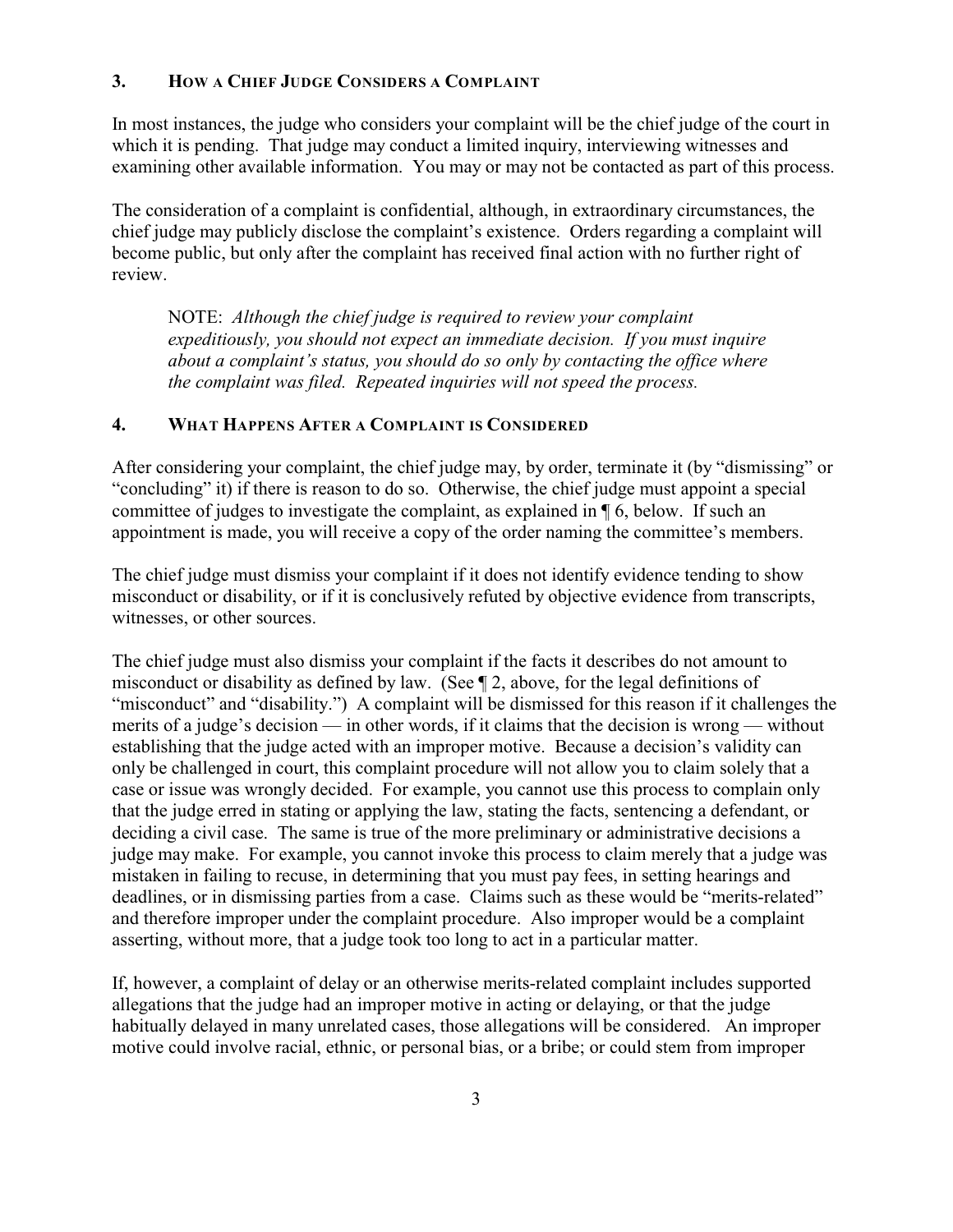contacts with parties or counsel for one side in a case. Likewise, if a complaint includes supported allegations that a failure to recuse was not only wrong but ill-motivated — in particular, that the judge knew of a recusal requirement but, for illicit reasons, deliberately failed to heed it — they will be considered. And, if a complaint includes supported allegations that a judge made personally derogatory remarks irrelevant to the issues, or treated litigants and attorneys with extreme hostility while on the bench, those allegations will be considered.

The chief judge may conclude your complaint if the subject judge voluntarily takes corrective action that acknowledges and remedies the problem you complained about. The chief judge will conclude your complaint if intervening events — such as the subject judge's retirement, resignation, or death — have eliminated the need for further action.

If the chief judge dismisses or concludes your complaint, you will receive a copy of the resulting order and be notified of your right to have that order reviewed by the judicial council of the regional appellate court (or by the national court, if applicable) in which the complaint is pending. The review process is discussed in ¶ 5, below. If you do not make a timely request for such review, the chief judge's order will be the final action on your complaint.

When a complaint has received final action and is no longer subject to any right of review, orders on that complaint are made publicly available in the court clerk's office and may also be posted on the court's Web site.

# **5. HOW TO PETITION FOR REVIEW OF A CHIEF JUDGE'S ORDER ON A COMPLAINT**

If the chief judge has ordered that your complaint be dismissed or concluded, you may petition the circuit judicial council (or national court, if applicable) for review. If you wish to exercise this option, you must do so within 35 days from the date on the court's letter that informed you of the chief judge's order. Your petition must be in letter form, addressed to the circuit clerk, in an envelope marked "Misconduct Petition" or "Disability Petition." The name of the subject judge must not be written on the envelope. The letter should be typewritten or otherwise legible and should begin with "I hereby petition the judicial council for review of . . . "

After considering your petition for review, the judicial council will act on it. The council might affirm the chief judge's disposition, or it might return the matter to the chief judge for further inquiry or for appointment of a special investigating committee.

You will be given a copy of the judicial council's order on your petition. If the order affirms the chief judge's disposition of your complaint, with no dissent by a council member asserting that a special committee should investigate, you have no right of further review. (In the event of such a dissent, you may request that the Judicial Conference Committee on Judicial Conduct and Disability consider whether a special committee should investigate the complaint.)

NOTE: *You have no right of further review if the chief judge dismissed or concluded your complaint and the judicial council unanimously affirmed that result. The same is true if you did not make a timely request for judicial council review after your complaint was dismissed or concluded. If you request further*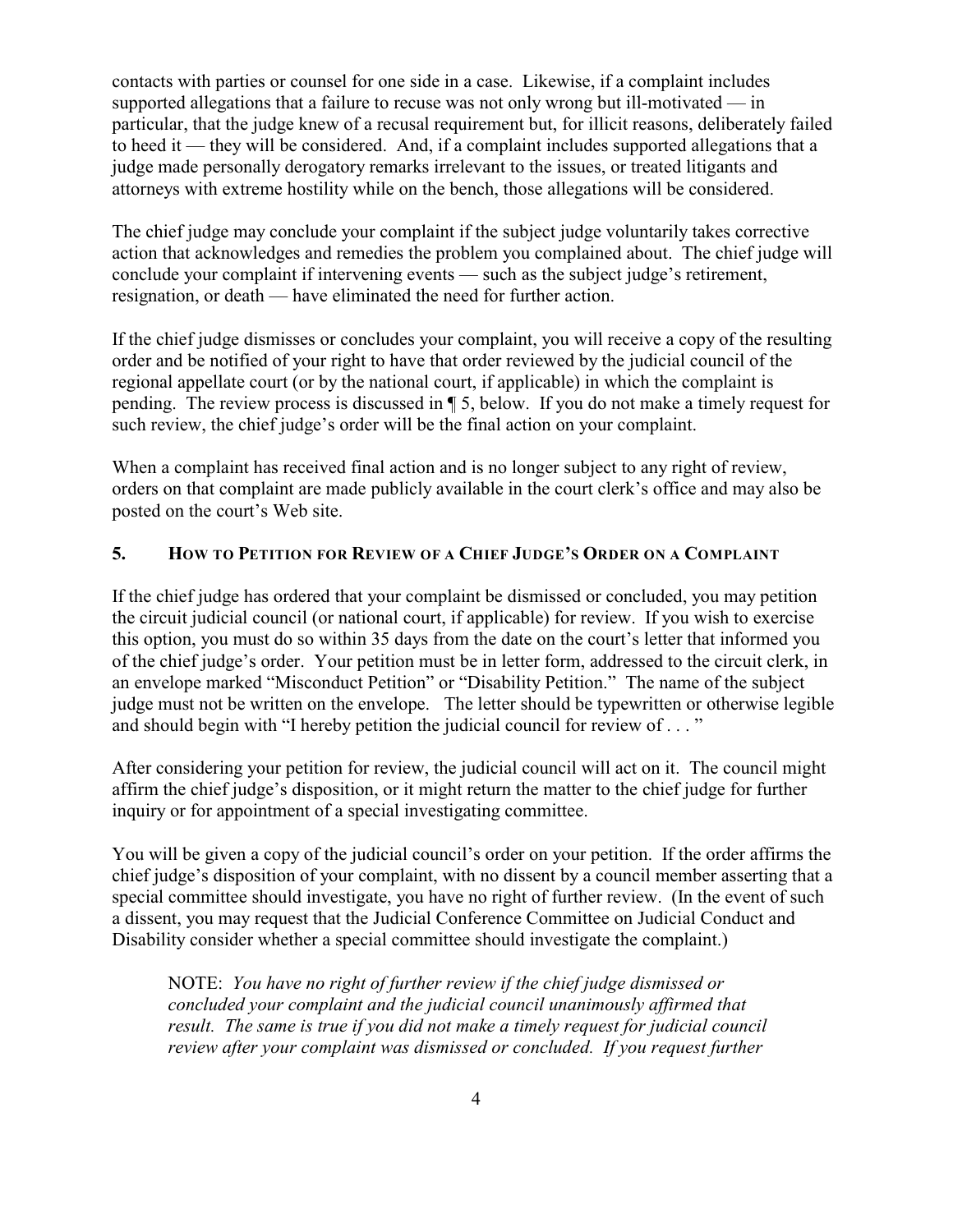The judicial council's order on your petition, along with the chief judge's order on your complaint, will be made publicly available in the court clerk's office. In some instances, these orders will also be posted on the court's Web site.

#### **6. WHAT HAPPENS IF YOUR COMPLAINT IS REFERRED TO A SPECIAL COMMITTEE**

If the chief judge refers your complaint to a special committee of judges, that committee will investigate it and report on it to the judicial council of the circuit — or to the full bench, in certain national courts. (A circuit judicial council is a standing body of judges with administrative and management functions.)

In its investigation, the special committee may conduct any interviews and hearings it considers necessary. If the special committee determines that you might possess evidence not already available in writing, its representative will interview you. You may, unaided or through counsel, submit written argument to the special committee. The special committee may, in its discretion, permit you to present oral argument, which you may then do either on your own or through counsel. The subject judge also has the right to counsel.

Upon concluding its investigation, the special committee will submit a report of its findings and recommendations to the judicial council. You will be notified of that submission. The judicial council may, but need not, provide you with a copy of the report.

After the judicial council considers the special committee's report, it will issue an order on the complaint. The order may terminate the complaint (by dismissing or concluding it). Or, it may prescribe other action, which could involve further proceedings or the imposition of any of the following sanctions:

- censuring or reprimanding the subject judge, either privately or publicly;
- ordering that no new cases be assigned to the subject judge for a limited, fixed period;
- in the case of a magistrate judge, ordering the chief judge of the district court to take specified action that could include initiating the magistrate judge's removal from office;
- in the case of a bankruptcy judge, removing the judge from office;
- in the case of a circuit or district judge, requesting the judge to retire voluntarily; and
- in the case of a circuit or district judge who is eligible to retire but does not do so, certifying his or her disability so that an additional judge may be appointed to that court.

The process of impeachment, which can result in a circuit or district judge's removal from office, is beyond the scope of this complaint process. Impeachment can only be undertaken by Congress. If the judicial council finds that the subject judge's conduct may warrant impeachment, it must refer that finding to the Judicial Conference of the United States. The Conference would then determine whether to certify the matter to Congress, which would in turn decide whether to initiate impeachment proceedings against the judge. (The Conference may so certify the matter without any underlying judicial council referral if the subject judge has been convicted of a felony and the judgment is final.)